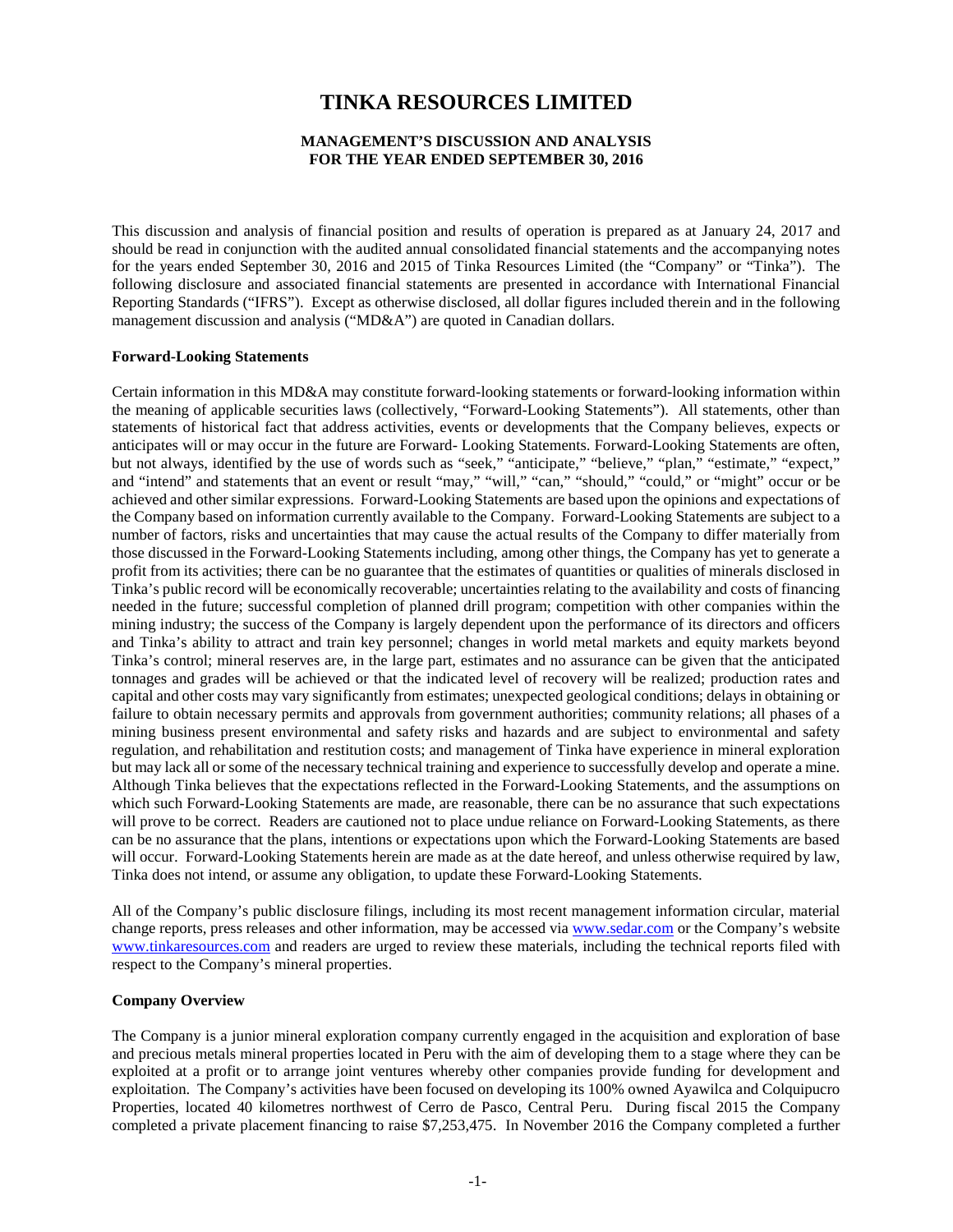private placement financing of \$11,000,000. These funds have been allocated towards the exploration of the Colquipucro and Ayawilca projects and for general working capital. As of the date of this MD&A, the Company has not earned any production revenue, nor found any proven reserves on any of its properties. The Company is a reporting issuer in British Columbia and Alberta and trades on the TSX Venture Exchange ("TSXV") as a Tier 1 issuer, under the symbol "TK", on the Frankfurt Exchange under the symbol "TLD", and on the OTC Pink under the symbol "TKRFF".

## **Exploration Projects, Peru**

## *Introduction*

As of the date of this MD&A, Tinka owns 54 granted mining concessions covering 14,340 hectares at the Company's flagship Ayawilca Property in the Pasco - Huanuco regions of Peru, held by its 100% owned subsidiary, Tinka Peru SAC. The Company also holds three applications covering 1,600 hectares at Ayawilca. In addition, Darwin Peru SAC (Tinka 100%) holds two granted mining concessions covering 2,000 hectares at the Rurimarac gold property located in the Ancash region of Peru.

The Ayawilca Property is the Company's flagship project, located 200 kilometres northeast of Lima and 40 kilometres northwest of the Cerro de Pasco zinc-lead-silver mine. Ayawilca is located in the Andean mountain range at elevations of between 3,800 and 4,400 metres. The Zinc Zone resource at Ayawilca is a carbonate replacement style deposit hosted by Pucará limestone, typically at depths of between 150 - 200 metres from surface or deeper. Zinc occurs in carbonate rocks as sphalerite, in the form of either flat-lying sulphide 'mantos' ranging from 10 to 30 metres thick, or as vertical 'chimneys' spanning the thickness of the Pucará limestone (up to 200 metres thick). The zinc mantos are tens to hundreds of metres across. The zinc mineralization occurs together with indium ("In") with lesser silver ("Ag"), and lead ("Pb") in the form of galena.

Tin ("Sn") mineralization occurs within a separate resource, immediately underneath the Zinc Zone mantos at Central Ayawilca. Tin is hosted as cassiterite (tin oxide) within massive pyrrhotite (iron sulphide) mantos lying at the base of the Pucará limestone. The Tin Zone manto has a thickness of 10 - 15 metres and is up to 300 metres across. Cassiterite is accompanied by minor chalcopyrite (copper sulphide) and stannite (tin copper sulphide).

The Colquipucro Silver resource on the Ayawilca Property lies two kilometres north of the Zinc Zone. Colquipucro is hosted by Goyllar Group quartz sandstone. Silver at Colquipucro occurs from surface to a depth of approximately 80 metres, within a number of fracture zones and disseminated within the weathered quartz sandstones.

## *Mineral Resources*

In May 2016, Tinka announced a resource update for its 100%-owned Ayawilca Zinc Zone sulphide deposit, which now consists of 18.8 million tonnes grading 8.2% zinc equivalent (ZnEq) at a cut-off grade of 5% ZnEq using a zinc price of US \$1.0/lb, as referred to in Table 1. The Company announced its first Tin Zone resource consisting of 5.4 million tonnes grading 0.89% tin equivalent (SnEq) at a cut-off grade of 0.45% SnEq, as referred to in Table 2. Both of the Mineral Resources are in accordance with the NI 43-101 Inferred Mineral Resource category at a cut-off grade equivalent to approximately US \$60/t, as estimated by Roscoe Postle Associates Inc. (RPA) of Toronto, Canada (see [News Release dated May 25, 2016\)](https://www.tinkaresources.com/news/tinka-increases-inferred-mineral-resources-at-ayawilca-zinc-resource-now-18-8-million-tonnes-at-8-2-zinc-eq-initial-tin-resource-5-4-million-tonnes-at-0-89-tin-eq).

| ZnEq<br>% Cut-off | <b>Tonnage</b><br>(Mt) | ZnEq<br>% Grade | Zinc<br>$\frac{0}{0}$ | Lead<br>$\frac{0}{0}$ | <b>Indium</b><br>g/t | <b>Silver</b><br>g/t |
|-------------------|------------------------|-----------------|-----------------------|-----------------------|----------------------|----------------------|
| 3                 | 22.3                   | 7.5             | 5.5                   | 0.2                   | 67                   | 13                   |
| $\overline{4}$    | 20.9                   | 7.8             | 5.6                   | 0.2                   | 70                   | 14                   |
| 5                 | <b>18.8</b>            | 8.2             | 5.9                   | 0.2                   | 74                   | 15                   |
| 6                 | 13.1                   | 9.4             | 6.6                   | 0.2                   | 93                   | 16                   |
| ៗ                 | 9.5                    | 10.4            | 7.2                   | 0.2                   | 110                  | 17                   |

**Table 1 - Ayawilca Deposit Inferred Mineral Resources - Zinc Zone**

**Notes:**

1. Mineral Resources are reported above a cut-off grade of 5% ZnEq or approximately US \$60 per tonne NSR value.

2. The ZnEq grade was based on estimated metallurgical recoveries, assumed metal prices and smelter terms, which include payable factors, treatment charges, penalties, and refining charges. Metal price assumptions were: US \$1.00/lb Zn, US \$500/kg In, US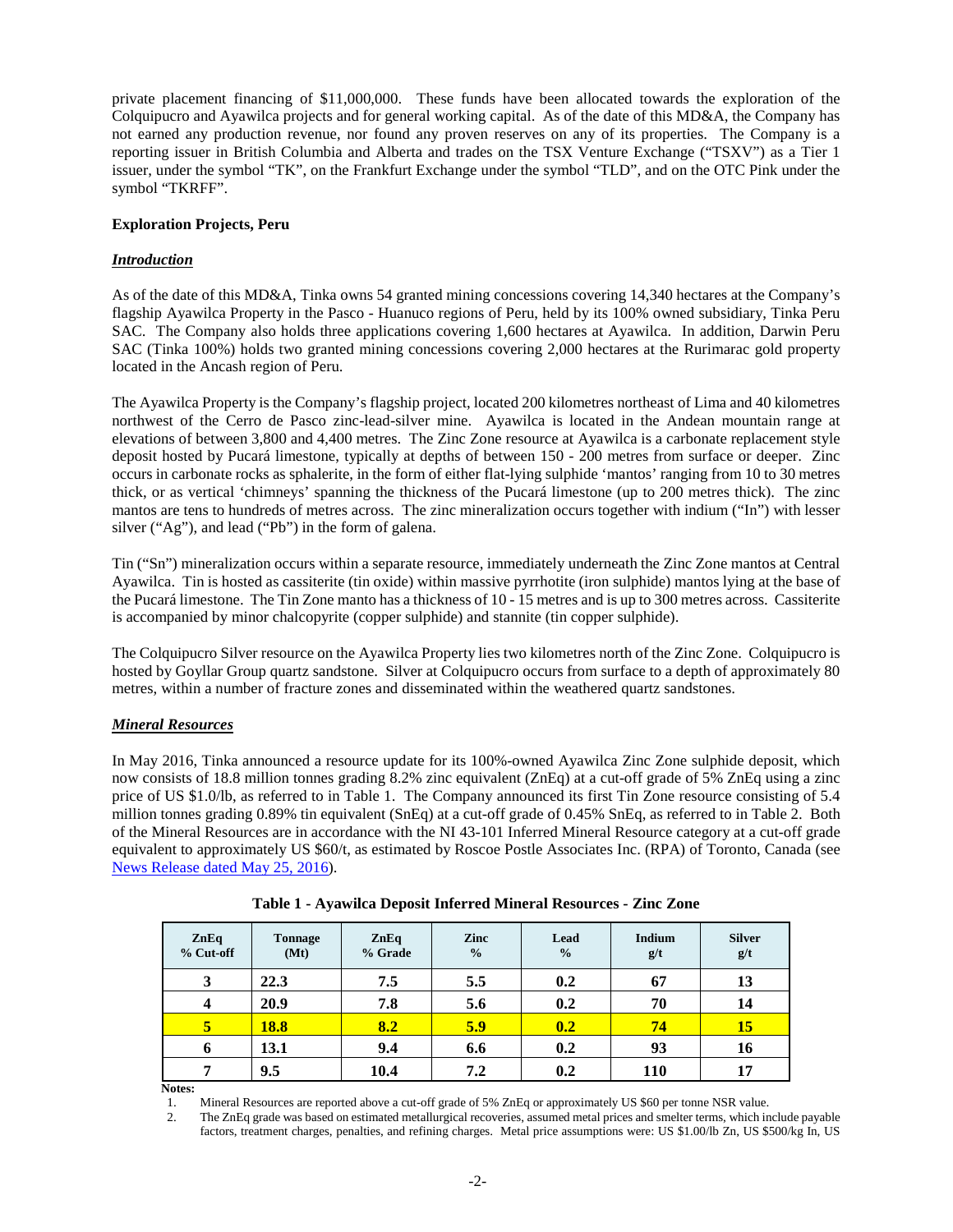\$20/oz Ag, and US \$1.00/lb Pb. Metal recovery assumptions were: 90% Zn, 75% In, 50% Ag, and 75% Pb. The NSR value for each block was calculated using the following NSR factors: US \$11.88 per % Zn, US\$ 4.16 per % Pb, US \$0.30 per gram In, and US \$0.28 per gram Ag.

3. The zinc equivalent (ZnEq.%) value was calculated using the following formula:

ZnEq.(%) = [Zn(%)\*US \$11.88+Pb(%)\*US \$4.16+In(g/t)\*US \$0.30+Ag(g/t)\*US \$0.28]/ US \$11.88

| <b>SnEq</b><br>% Cut-off | <b>Tonnage</b><br>(Mt) | <b>SnEq</b><br>% Grade | Tin<br>$\frac{0}{0}$ | Copper<br>$\frac{0}{0}$ | <b>Silver</b><br>g/t |
|--------------------------|------------------------|------------------------|----------------------|-------------------------|----------------------|
| 0.25                     | 5.7                    | 0.87                   | 0.73                 | 0.30                    | 18                   |
| 0.35                     | 5.6                    | 0.87                   | 0.74                 | 0.31                    | 18                   |
| 0.45                     | 5.4                    | 0.89                   | 0.76                 | 0.31                    | 18                   |
| 0.55                     | 3.8                    | 1.06                   | 0.91                 | 0.36                    | 18                   |
| 0.65                     | 3.2                    | 1.15                   | 1.00                 | 0.36                    | 18                   |

|  |  | Table 2 - Ayawilca Deposit Inferred Mineral Resources - Tin Zone |  |  |
|--|--|------------------------------------------------------------------|--|--|
|--|--|------------------------------------------------------------------|--|--|

**Notes:**

1. Mineral Resources are reported above a cut-off grade of 0.45% SnEq or approximately US \$60 per tonne NSR value.

2. The SnEq grade was based on estimated metallurgical recoveries, assumed metal prices and smelter terms, which include payable factors, treatment charges, penalties, and refining charges. Metal price assumptions were: US \$9/lb Sn, US \$3/lb Cu, and US \$20/oz Ag. Metal recovery assumptions were: 85% Sn, 75% Cu, and 50% Ag. The NSR value for each block was calculated using the following NSR factors: US \$130.36 per % Sn, US \$41.26 per % Cu, and US \$0.28 per gram Ag.

3. The tin equivalent (Sn Eq.%) value was calculated using the following formula:

Sn Eq.(%) =  $[Sn(\%)*US $130.36+Cu(\%)*US $41.26+Ag(g/t)*US $0.28]/US $130.36$ 

The Ayawilca drill database includes 27,248 metres in 74 diamond drill holes. Readers are encouraged to read the technical report entitled "Technical Report on the Mineral Resource Estimate for the Ayawilca Property Department of Pasco, Peru", dated June 29, 2016 which can be found under the Company's profile on SEDAR at [http://www.sedar.com](http://www.sedar.com/) or on the Company's website at [NI 43-101 Technical Report Tinka Resources Ltd.](https://www.tinkaresources.com/projects/technical-reports)

The Mineral Resource estimate for the Colquipucro silver zone are described in the 2016 NI 43-101 report (NI 43-101 [Technical Report\)](https://www.tinkaresources.com/projects/technical-reports) but remain unchanged from the 2015 resource estimate. Indicated Mineral Resources at Colquipucro are estimated to be 7.4 million tonnes at an average grade of 60  $g/t$  Ag containing 14.3 million ounces of Ag, as referred to in Table 3. Inferred Mineral Resources are estimated to total 8.5 million tonnes at an average grade of 48 g/t Ag containing 13.2 million ounces of Ag. Mineral Resources are reported within a preliminary pit shell generated in Whittle software at a cut-off of 15 g/t Ag. The "High grade lenses" have a cut-off grade of 60 g/t Ag. The drill database for Colquipucro includes 8,003 m in 45 drill holes.

| <b>Classification/Zone</b> | <b>Tonnage</b><br>(Mt) | AΩ  | Αg<br>(Moz) |
|----------------------------|------------------------|-----|-------------|
| <b>Indicated</b>           |                        |     |             |
| High grade lenses          | 7 Q                    | 112 | 104         |
| Low grade halo             | 45                     |     | 39          |
| <b>Total Indicated</b>     | 7.4                    |     | 14.3        |
| <b>Inferred</b>            |                        |     |             |
| High grade lenses          | フフ                     | 105 | 75          |
| Low grade halo             | 62                     | 28  | 57          |
| <b>Total inferred</b>      |                        |     | 13.2        |

**Table 3 - Colquipucro Silver Mineral Resources as of May 25, 2016**

**Notes:**

1. Mineral Resources are reported within a preliminary pit shell and above a cut-off grade of

15 g/t Ag for the Low Grade Halo and 60 g/t Ag for the High Grade Lenses.

2. The cut-off grade is based on a price of US \$24/oz Ag.

**Qualified Person - Mineral Resources:** The Mineral Resources have been estimated by Mr. David Ross, P.Geo., an employee of RPA and independent of Tinka. By virtue of his education and relevant experience, Mr. Ross is a "Qualified Person" for the purpose of National Instrument 43-101. The Mineral Resources have been classified in accordance with CIM Definition Standards for Mineral Resources and Mineral Reserves (May, 2014).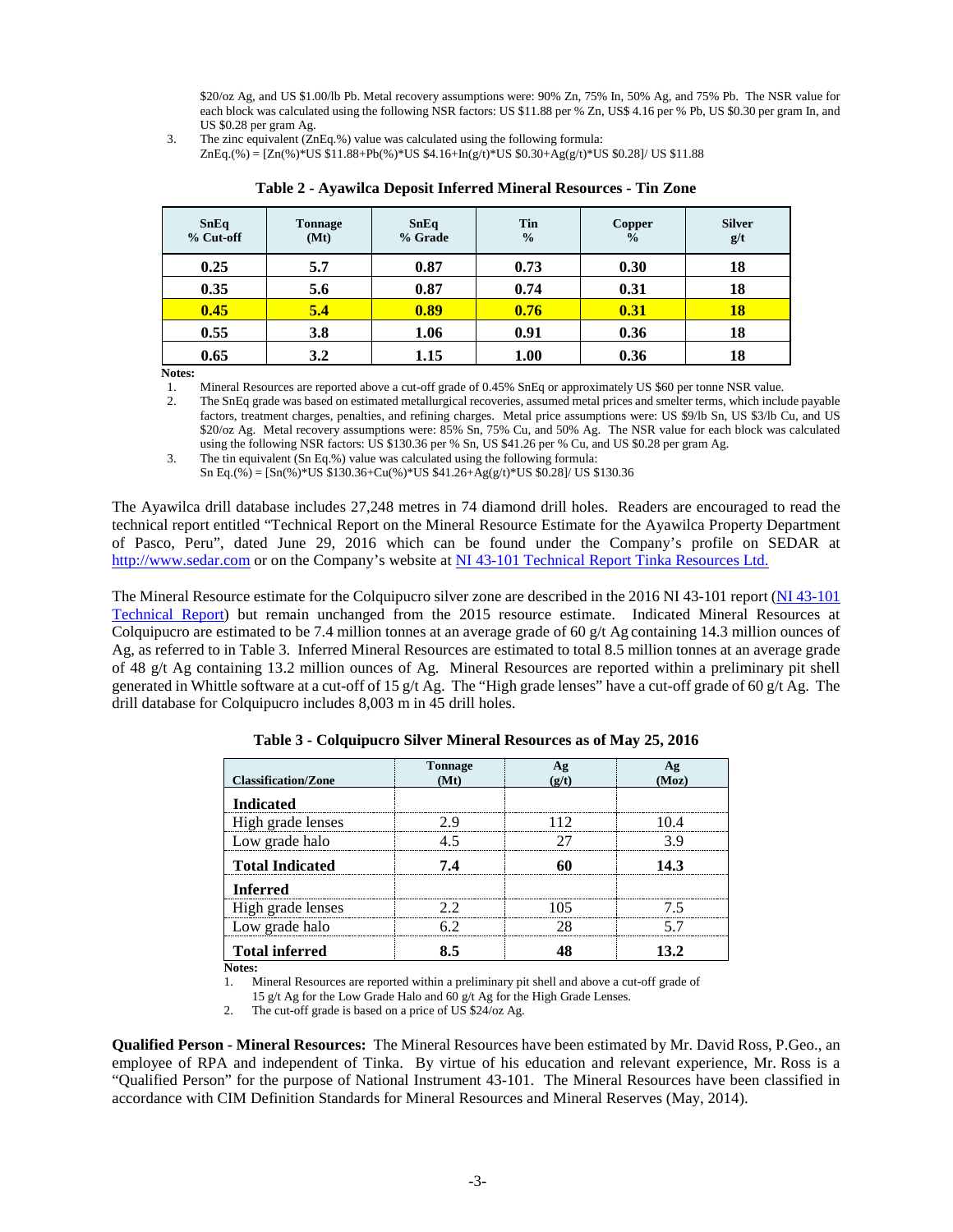## *Metallurgical Test Work*

In October 2016, Tinka completed initial metallurgical flotation tests of zinc sulphide samples from West Ayawilca. The test work showed that the zinc sulphide mineralization is amenable to industry standard flotation processing. Zinc recoveries of 98% were produced in first pass (rougher) flotation tests from two typical grade composites. A zinc concentrate grade of 52% Zn was achieved in second pass (cleaner) flotation. Indium recoveries were similar to the zinc. The tests were carried out by SGS Peru under the supervision of Transmin Consultants of Lima, Peru.

Two composite samples (7.1% and 10.0% Zn, respectively) were prepared from quarter-core samples of typical zinc mineralization from West Ayawilca. Industry standard flotation techniques using accepted reagents and three stages of open-cycle cleaner flotation tests produced saleable zinc concentrate grades, with attractive indium credits. Summary of the composites, rougher concentrate recoveries and cleaner concentrate recoveries are shown in Tables 4 and 5. Cleaner tests were conducted by 'open cycle', meaning recoveries were lower than would be achieved under 'closed cycle' tests. These metallurgical results are considered positive initial test results.

| <b>Composite Grade</b> | $\overline{1}$ | ш | $\frac{1}{2}$ |
|------------------------|----------------|---|---------------|
| $\cdots$               |                |   |               |
|                        |                |   |               |

| Table 4. Summary of composite samples grades from West Ayawilca |  |  |  |  |
|-----------------------------------------------------------------|--|--|--|--|
|                                                                 |  |  |  |  |

|                        |                   | <b>Rougher Concentrate Grade</b> |            | <b>Rougher Recovery</b> |           |                               |  |
|------------------------|-------------------|----------------------------------|------------|-------------------------|-----------|-------------------------------|--|
| <b>Composite Grade</b> | $\mathbf{Zn}$ (%) | Ag(g/t)                          | In $(g/t)$ | $\mathbf{Zn}$ (%)       | Ag (%)    | In $\left(\frac{9}{6}\right)$ |  |
| AAFC-01                | 32.9              | 40.9                             | 95.2       | 98.7                    | 78.5      | 94.6                          |  |
| AAFC-02                | 40.3              | 33.2                             | 471        | 98.5                    | 73.2      | 97.4                          |  |
|                        |                   | 3rd Cleaner Concentrate Grade    |            | 3rd Cleaner Recovery    |           |                               |  |
| <b>Composite Grade</b> | $\mathbf{Zn}$ (%) | Ag(g/t)                          | In $(g/t)$ | $\mathbf{Zn}$ (%)       | Ag $(\%)$ | In $\left(\frac{9}{6}\right)$ |  |
|                        |                   |                                  |            |                         |           |                               |  |
| AAFC-01                | 50.8              | 55.4                             | 152        | 64.5                    | 45.1      | 63.9                          |  |

#### **Table 5. Recoveries of zinc concentrates for West Ayawilca composites**

## *Discovery of High-Grade Zinc at Pucarumi*

In December 2016, Tinka announced the discovery of a new zinc prospect at "Pucarumi", 7 kilometres northwest of the Ayawilca inferred zinc resource and within the existing mining claims. High-grade mineralization grading up to 19% zinc and 8% lead occurs at Pucarumi in two subparallel surface horizons in Cretaceous limestones, over a strike length of 1.5 kilometres. Channel sampling returned grades ranging from 0.2% Zn to 19.0% Zn from 61 samples over an average width of 1.5 to 2.0 metres in mineralized Chulec Formation limestone. Field work at the area is continuing.

Prospecting for other new areas of zinc mineralization within the Company's 150 km<sup>2</sup> mining claim package at Ayawilca is being carried out currently. This work includes the field checking of magnetic anomalies identified by the recent airborne magnetic survey completed in July 2016.

## *Permitting & Upcoming Drill Program*

During September 2016, the Company signed up to four year access agreements with three local communities covering surface rights over extensions of the zinc resource. The modified Environmental Impact Assessment (EIA) was approved during November 2016, with the second EIA approved during December. The two modified EIAs will allow the Company to drill from up to 79 drill platforms in land owned by the communities of San Juan de Yanacocha and Huarautambo, as well as 85 drill platforms on land owned by the community of San Pedro de Pillao. The new permits will cover an area approximately three times the size of previous drill permitted area. Tinka continues its preparations for the upcoming drill program at Ayawilca, which is expected to commence in late January or early February 2017, once the final approval to initiate activities is granted by the authorities. The Company is planning a 10,000 metre drill program which will initially focus on testing resource extensions of West Ayawilca, where the highest grade zinc resources occur and where mineralization remains open along strike and down dip. Other untested targets will be drilled within two kilometres of the resource from April 2017 onwards, including Zone 3 and Chaucha.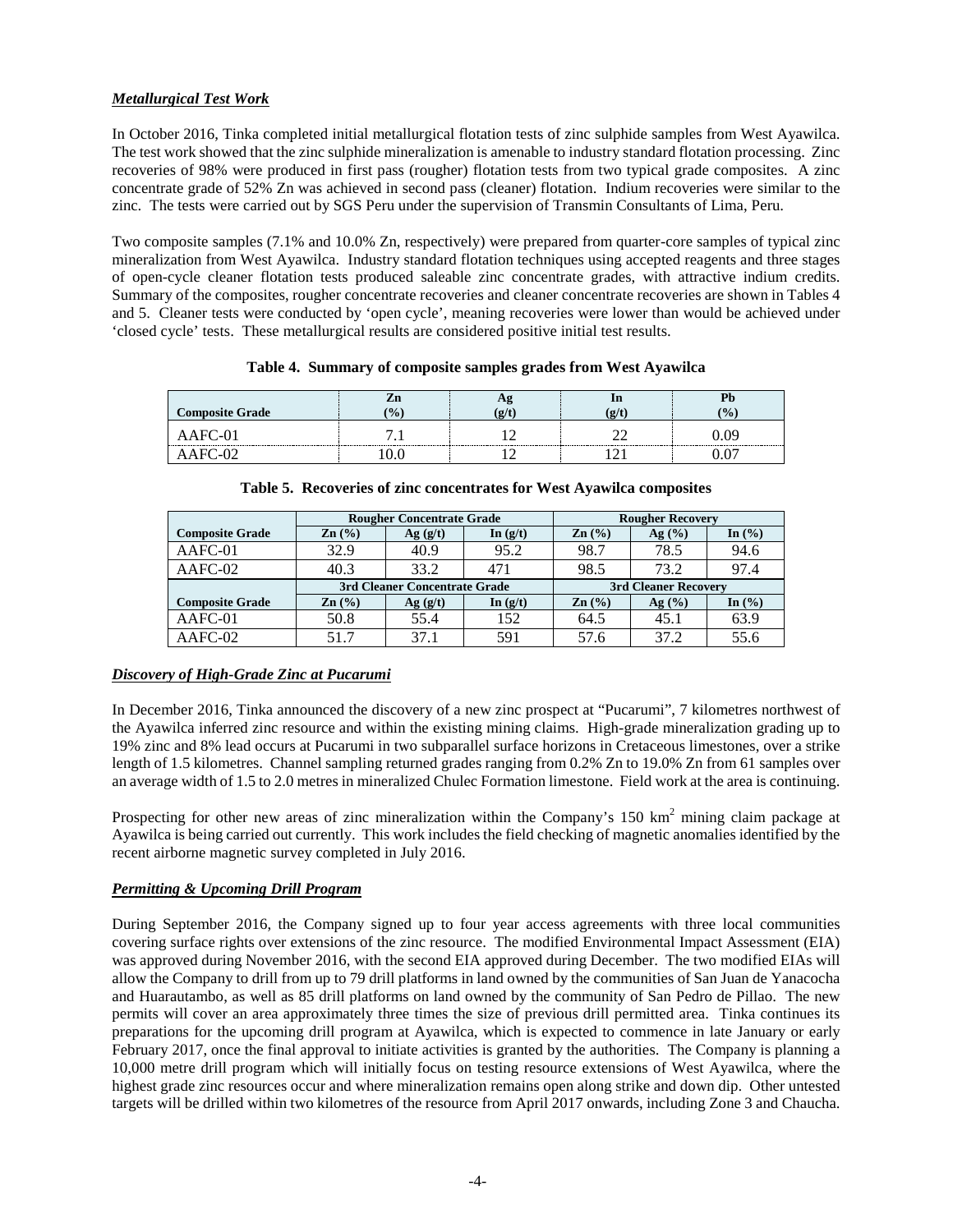## *Rurimarac Gold Property*

The Rurimarac gold property (including Tinka Nueve) is located in the Department of Ancash in central Peru. The property consists of two, 100% owned, mining concessions covering 2,000 hectares (Tinka Nueve and Rurimarac 1).

The principal target at Rurimarac lies beneath an outcropping zone of oxide gold mineralization. Previous sampling in 65 pit and trench samples up to 1 metre deep ranged in grade from 0.1 g/t to 39 g/t gold, with an average grade of 5.1 g/t gold. A single drill hole by Tinka intersected 6 metres grading 3.3 g/t gold from 60 metres depth in a fault zone in 2009.

Tinka is continuing to review options to move this project forward, with farm-out options being considered.

## **Qualified Person**

The qualified person for the Company's projects, Dr. Graham Carman (FAUSIMM), President and CEO of the Company, has reviewed and approved the technical information in this MD&A.

#### **Selected Financial Data**

The following selected financial information is derived from the audited annual consolidated financial statements of the Company.

|                                    | <b>Year Ended September 30,</b> |             |             |  |
|------------------------------------|---------------------------------|-------------|-------------|--|
|                                    | 2016                            | 2015        | 2014<br>\$  |  |
| <b>Operations:</b>                 |                                 |             |             |  |
| Revenues                           | Nil                             | Nil         | Nil         |  |
| <b>Expenses</b>                    | (1,480,535)                     | (1,965,194) | (2,114,854) |  |
| Other items                        | (230, 334)                      | 274,480     | (1,690,117) |  |
| Net loss                           | (1,710,869)                     | (1,690,714) | (3,804,971) |  |
| Loss per share - basic and diluted | (0.01)                          | (0.01)      | (0.04)      |  |
| Dividends per share                | Nil                             | Nil         | Nil         |  |
| <b>Balance Sheet:</b>              |                                 |             |             |  |
| Working capital                    | 1,691,780                       | 6,419,711   | 5,490,211   |  |
| Total assets                       | 23,782,063                      | 25,808,464  | 19,698,993  |  |
| Total long-term liabilities        | Nil                             | Nil         | Nil         |  |

The following selected financial information is derived from the unaudited condensed consolidated interim financial statements of the Company.

|                                      | Fiscal 2016             |                             |                        |                       |                         | <b>Fiscal 2015</b>     |                        |                 |
|--------------------------------------|-------------------------|-----------------------------|------------------------|-----------------------|-------------------------|------------------------|------------------------|-----------------|
|                                      | <b>Sept. 30</b><br>2016 | <b>Jun. 30</b><br>2016<br>S | <b>Mar. 31</b><br>2016 | Dec. 31<br>2015<br>\$ | <b>Sept. 30</b><br>2015 | <b>Jun. 30</b><br>2015 | <b>Mar. 31</b><br>2015 | Dec. 31<br>2014 |
| <b>Operations:</b>                   |                         |                             |                        |                       |                         |                        |                        |                 |
| Revenues                             | Nil                     | Nil                         | Nil                    | Nil                   | Nil                     | Nil                    | Nil                    | Nil             |
| <b>Expenses</b>                      | (283, 858)              | (445, 266)                  | (310, 627)             | (440, 784)            | (363,747)               | (821, 367)             | (365,039)              | (415,041)       |
| Other items                          | (176, 247)              | 9,310                       | (50, 377)              | (13,020)              | 134,370                 | (5,172)                | 99,574                 | 45,708          |
| Net loss and<br>comprehensive loss   | (460, 105)              | (435,956)                   | (361,004)              | (453, 804)            | (229, 377)              | (826, 539)             | (265, 465)             | (369, 333)      |
| Loss per share<br>-basic and diluted | (0.01)                  | (0.00)                      | (0.00)                 | (0.00)                | (0.00)                  | (0.01)                 | (0.00)                 | (0.00)          |
| Dividends per share                  | Nil                     | Nil                         | Nil                    | Nil                   | Nil                     | Nil                    | Nil                    | Nil             |
| <b>Balance Sheet:</b>                |                         |                             |                        |                       |                         |                        |                        |                 |
| Working capital                      | 1,691,780               | 2,692,830                   | 3,661,246              | 4,520,484             | 6,419,711               | 8,807,814              | 2,500,327              | 3,313,893       |
| Total assets                         | 23,782,063              | 24,193,242                  | 24,614,226             | 25,167,499            | 25,808,464              | 25,737,199             | 19,010,500             | 19,251,893      |
| Total long-term liabilities          | Nil                     | Nil                         | Nil                    | Nil                   | Nil                     | Nil                    | Nil                    | Nil             |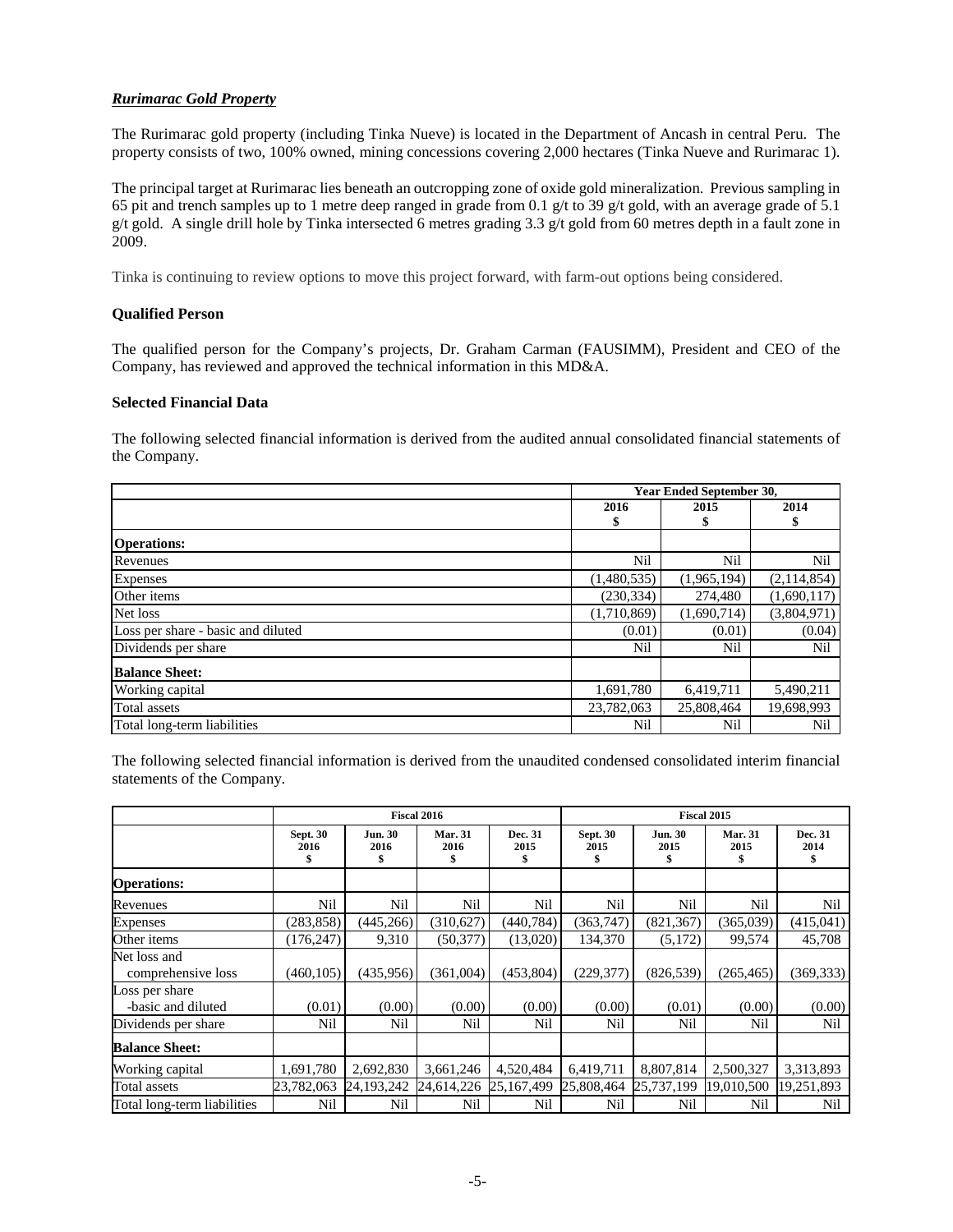## **Results of Operations**

*Three Months Ended September 30, 2016 Compared to Three Months Ended September 30, 2015*

During the three months ended September 30, 2016 (the "Q4/2016") the Company reported a net loss of \$460,105, compared to a net loss of \$229,377 for the three months ended September 30, 2015 (the "Q4/2015"), an increase in loss of \$230,728. The increase in loss is mainly attributed to:

- (i) an increase of \$11,345 in corporate development expense, from \$500 during Q4/2015 to \$11,845 during Q4/2016. During Q4/2016 the Company participated in more campaigns;
- (ii) an increase of \$10,000 in investor relations. During Q4/2016 the Company engaged Alpha Advisory Services Inc. ("Alpha") to provide investor relations services at a monthly fee of \$5,000. During Q4/2016 the Company was billed a total of \$10,000 by Alpha; and
- (iii) during Q4/2016 the Company recognized an impairment expenses of \$208,908 to exploration and evaluation assets. No impairment expense was considered necessary during Q4/2015.

#### *Year Ended September 30, 2016 Compared to Year Ended September 30, 2015*

During the year ended September 30, 2016 ("fiscal 2016"), the Company reported a net loss of \$1,710,869 (\$0.01 per share), compared to a net loss of \$1,690,714 (\$0.01 per share) for the year ended September 30, 2015 ("fiscal 2015"), an increase in loss of \$20,155.

Expenses decreased by \$484,659, from \$1,965,194 during fiscal 2015 to \$1,480,535 during fiscal 2016. Specific expenses of note are as follows:

- (i) during fiscal 2016 the Company was billed \$32,100 (2015 \$39,225) for accounting and administration services provided by Chase Management Ltd. ("Chase") a private company owned by Mr. Nick DeMare, the Chief Financial Officer ("CFO") and a director of the Company. In addition, the Company was billed \$4,020 (2015 - \$4,020) by Chase for office space provided;
- (ii) during fiscal 2016 the Company expensed \$225,912 (2015 \$275,273) for professional fees, of which:
	- \$148,112 (2015 \$174,063) was attributed to directors and officers of the Company;
	- \$19,345 (2015 \$34,241) was reimbursement to a public company with certain common directors for shared personnel, office and other costs; and
	- \$58,455 (2015 \$66,969) was billed by various parties for financial advisory services.

The Company also capitalized \$114,168 (2015 - \$96,843) for professional fees to exploration and evaluation assets. See also "Transactions with Related Parties";

- (iii) share-based compensation of \$63,229 (2015 \$466,678) was recorded during fiscal 2016 relating to the granting of 1,180,000 (2015 - 5,470,000) share options. During fiscal 2016 the Company also recorded share-based compensation of \$30,065 (2015 - \$60,336) on the vesting of stock options which were previously granted;
- (iv) during fiscal 2016 the Company incurred \$10,000 (2015 \$17,000) for investor relations services. On July 25, 2016 the Company engaged Alpha to provide investor relations services, at a monthly fee of \$5,000. During fiscal 2016 the Company was billed a total of \$10,000 by Alpha. During fiscal 2015 the Company paid \$17,000 to an investor relations service provider for services to June 2015.
- (v) audit fees of \$32,640 (2015 \$32,808) were incurred for the Company's year-end financial statements;
- (vi) corporate development expense increased by \$27,803, from \$15,020 during fiscal 2015 to \$42,823 during fiscal 2016. During fiscal 2016 the Company participated in more campaigns;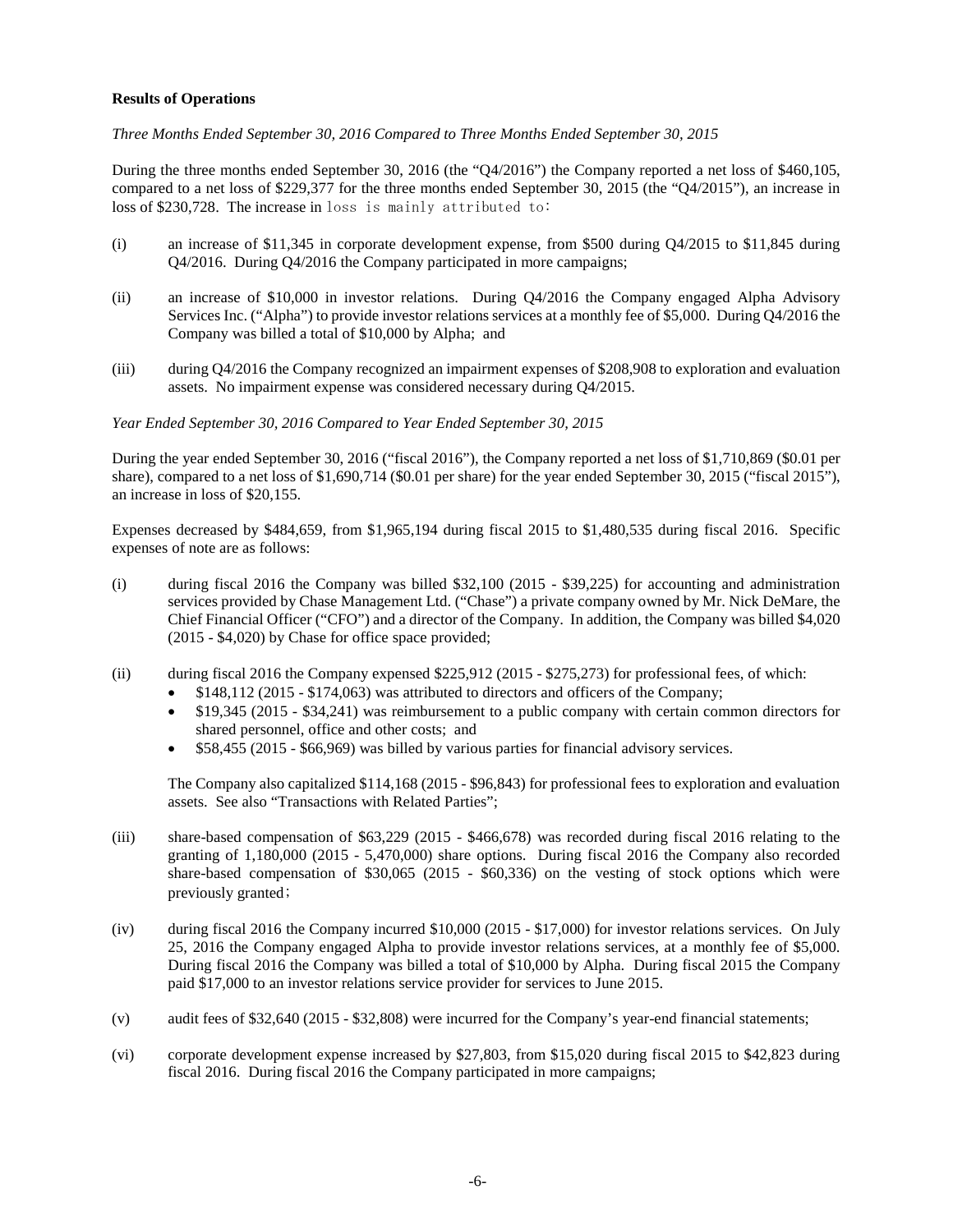- (vii) investment conference expenses increased by \$21,293, from \$24,005 during fiscal 2015 to \$45,298 during fiscal 2016. During fiscal 2016 the Company participated in more investment conferences in North America and Europe; and
- (viii) legal expenses decreased by \$56,723, from \$68,156 during fiscal 2015 to \$11,433 during fiscal 2016. Legal expenses incurred during fiscal 2015 were mainly related to the additional organizational matters arising from the Darwin acquisition. Legal expenses incurred during fiscal 2016 were limited to corporate general matters.

During fiscal 2016 the Company recorded interest income, from cash held, of \$33,422 compared to \$53,214 during fiscal 2015, a decrease of \$19,792. The decrease is due to lower levels of cash held throughout fiscal 2016 compared to fiscal 2015.

During fiscal 2016 the Company completed the drilling program at the Ayawilca Project and incurred a total of \$3,335,961 (2015 - \$5,075,845) for exploration expenditures and concession payments, comprising \$2,938,442 (2015 - \$3,555,189) on the Ayawilca Project, \$93,295 (2015 - \$1,226,587) on the Colquipucro Project, and \$304,224 (2015 - \$547,110) for other concessions and IVA tax in Peru. During fiscal 2016 the Company recorded an impairment charge of \$208,908 relating to certain concessions and associated costs incurred in Peru.

During fiscal 2015 the Company made applications and received recoveries of \$260,803 VAT tax in Peru. Subsequent to September 30, 2016 the Company received a VAT recovery of \$373,150. See also "Exploration Projects".

The carrying costs of the Company's exploration and evaluation assets are as follows:

|             | As at September 30, 2016    |                                                |            | As at September 30, 2015    |                                                |              |  |
|-------------|-----------------------------|------------------------------------------------|------------|-----------------------------|------------------------------------------------|--------------|--|
|             | <b>Acquisition</b><br>Costs | <b>Deferred</b><br><b>Exploration</b><br>Costs | Total      | <b>Acquisition</b><br>Costs | <b>Deferred</b><br><b>Exploration</b><br>Costs | <b>Total</b> |  |
| Colquipucro | 338,330                     | 7.427.994                                      | 7.766.324  | 338,330                     | 7.334.699                                      | 7,673,029    |  |
| Ayawilca    | 310.088                     | 11,653,857                                     | 11,963,945 | 124.260                     | 8,901,243                                      | 9,025,503    |  |
| Other       | 7,392                       | 2,187,350                                      | 2,194,742  | 7,762                       | 2,091,664                                      | 2,099,426    |  |
|             | 655,810                     | 21,269,201                                     | 21.925.011 | 470,352                     | 18,327,606                                     | 18,797,958   |  |

Exploration and evaluation activities incurred during fiscal 2016 and fiscal 2015 are as follows:

|                                      | Colquipucro | Ayawilca<br>S | Other<br>\$              | <b>Total</b><br>\$ |
|--------------------------------------|-------------|---------------|--------------------------|--------------------|
| <b>Balance at September 30, 2014</b> | 6,446,442   | 5,470,314     | 1,805,357                | 13,722,113         |
| <b>Exploration costs</b>             |             |               |                          |                    |
| Assays                               | 23,146      | 181,224       |                          | 204,370            |
| Camp costs                           | 46,219      | 122,799       |                          | 169,018            |
| Community relations                  | 88,998      | 84,166        | $\overline{\phantom{a}}$ | 173,164            |
| Consulting                           | 60,950      | 60,950        | ٠                        | 121,900            |
| Depreciation                         | 5,728       | 17,236        | ٠                        | 22,964             |
| Drilling                             | 229,812     | 1,447,792     | ٠                        | 1,677,604          |
| Environmental                        | 13,313      | 13,490        |                          | 26,803             |
| <b>Exploration</b> site              | 48,722      | 282,864       | ٠                        | 331,586            |
| Field equipment                      | 2,879       | 120,339       |                          | 123,218            |
| Fuel                                 | 35,139      | 158,097       |                          | 193,236            |
| Geological                           | 57,410      | 182,535       | ٠                        | 239,955            |
| Geophysics                           | 59,519      | 242,335       | ٠                        | 301,854            |
| Metallurgical test work              |             | 2,916         |                          | 2,916              |
| <b>Salaries</b>                      | 428,356     | 396,286       |                          | 824,642            |
| Software and database management     | 23,756      | 23,756        |                          | 47,512             |
| Transportation                       | 39,561      | 168,151       | ٠                        | 207,712            |
| Travel                               | 3,028       | 4,345         |                          | 7,373              |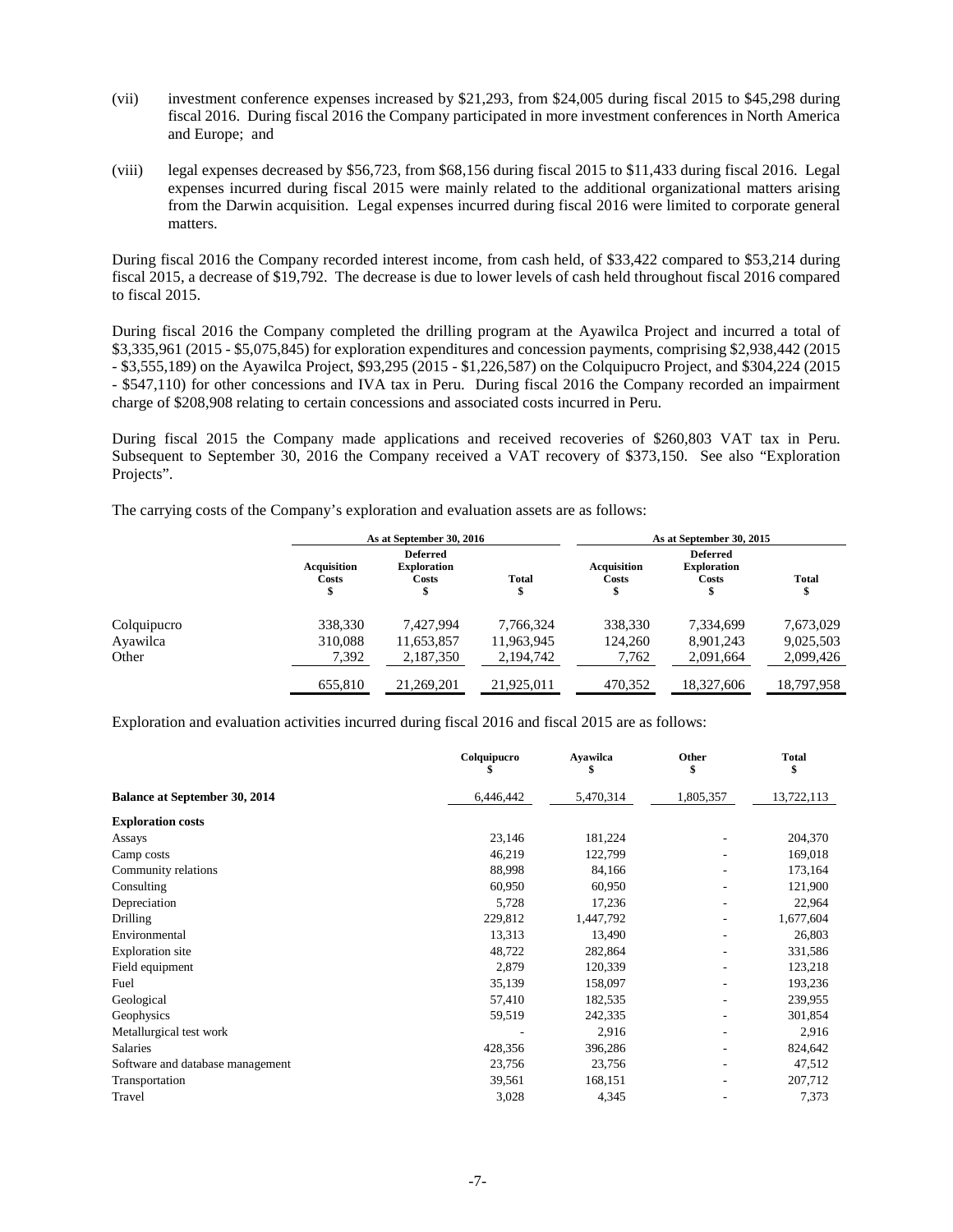|                                      | Colquipucro | <b>Ayawilca</b><br>\$ | Other<br>\$ | <b>Total</b><br>\$ |
|--------------------------------------|-------------|-----------------------|-------------|--------------------|
| VAT incurred                         |             |                       | 547,110     | 547,110            |
| VAT recovered                        |             |                       | (260, 803)  | (260, 803)         |
|                                      | 1,166,546   | 3,509,281             | 286,307     | 4,962,134          |
| <b>Acquisition costs</b>             |             |                       |             |                    |
| Concession payments                  | 60,041      | 45,908                | 7,762       | 113,711            |
| <b>Balance at September 30, 2015</b> | 7,673,029   | 9,025,503             | 2,099,426   | 18,797,958         |
| <b>Exploration costs</b>             |             |                       |             |                    |
| Assays                               |             | 30,168                |             | 30,168             |
| Camp costs                           | 4,372       | 234,497               |             | 238,869            |
| Community relations                  | 16,786      | 471,587               |             | 488,373            |
| Consulting                           | 29,758      | 29,758                |             | 59,516             |
| Depreciation                         | 177         | 12,869                |             | 13,046             |
| Drilling                             |             | 692,422               |             | 692,422            |
| Environmental                        | 6,672       | 350,448               |             | 357,120            |
| <b>Exploration</b> site              | 5,806       | 87,020                |             | 92,826             |
| Field equipment                      |             | 9,373                 |             | 9,373              |
| Fuel                                 | 8,660       | 29,289                |             | 37,949             |
| Geological                           |             | 264,054               |             | 264,054            |
| Geophysics                           | 3,547       | 266,267               |             | 269,814            |
| Metallurgical test work              |             | 5,425                 |             | 5,425              |
| <b>Salaries</b>                      | 5,463       | 218,617               |             | 224,080            |
| Software and database management     | 7,880       | 7,880                 |             | 15,760             |
| Transportation                       | 4,174       | 42,940                |             | 47,114             |
| VAT incurred                         |             |                       | 304,224     | 304,224            |
|                                      | 93,295      | 2,752,614             | 304,224     | 3,150,133          |
| <b>Acquisition costs</b>             |             |                       |             |                    |
| Concession payments                  |             | 185,828               |             | 185,828            |
| <b>Impairment</b>                    |             |                       | (208,908)   | (208,908)          |
| <b>Balance at September 30, 2016</b> | 7,766,324   | 11,963,945            | 2,194,742   | 21,925,011         |

#### *Financings*

The Company did not complete any equity financings during fiscal 2016. In November 2016 the Company completed an equity financing for \$11,000,000. See also "Financial Condition / Capital Resources".

During fiscal 2015 the Company completed a non-brokered private placement financing of 33,737,093 units at a price of \$0.215 per unit for gross proceeds of \$7,253,475. The funds were used to advance the Company's exploration efforts at Ayawilca and Colquipucro, Peru, and for general working purposes.

#### **Financial Condition / Capital Resources**

The Company's ability to continue as a going concern is dependent upon the ability of the Company to obtain the necessary financing to develop properties and to establish future profitable production. To date the Company has not earned significant revenues and is considered to be in the exploration stage. The Company's operations are funded from equity financings which are dependent upon many external factors and may be difficult to impossible to secure or raise when required. As at September 30, 2016 the Company had working capital in the amount of \$1,691,780. In November 2016 the Company completed a private placement financing and issued a total of 55,000,000 common shares for gross proceeds of \$11,000,000. The Company plans to use the net proceeds from the financing to fund the 2017 drilling program at the Company's Ayawilca Project in Peru, as well as for other exploration expenditures, corporate purposes and general working capital. Management considers that the Company has sufficient funds to maintain ongoing corporate overhead and field expenses, conduct a 10,000 metre drill program and metallurgical tests in 2017 and continue ongoing exploration activities on its existing mineral projects. Exploration activities may change as a result of ongoing results and recommendations or the Company may acquire additional properties which may entail significant exploration commitments. While the Company has been successful in securing financings in the past, there is material uncertainty it will be able to do so in the future.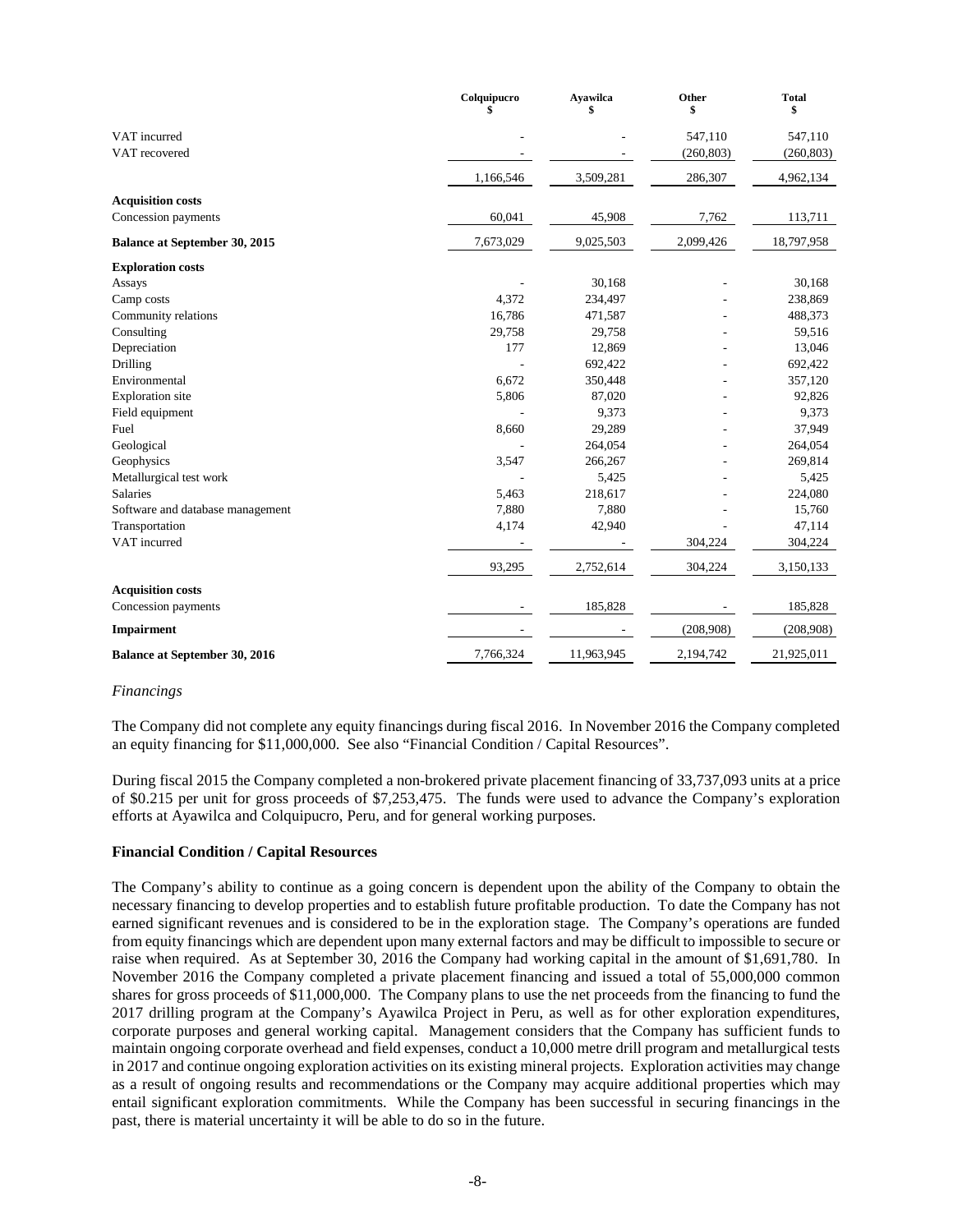#### **Off-Balance Sheet Arrangements**

The Company has no off-balance sheet arrangements.

#### **Proposed Transactions**

The Company has no proposed transactions.

## **Critical Accounting Estimates**

The preparation of financial statements in conformity with IFRS requires management to make estimates and assumptions that affect the reported amounts of assets and liabilities and disclosure of contingent assets and liabilities at the date of the financial statements, and the reported amounts of revenues and expenditures during the reporting period. Examples of significant estimates made by management include estimating the fair values of financial instruments, valuation allowances for deferred income tax assets and assumptions used for share-based compensation. Actual results may differ from those estimates.

A detailed summary of all the Company's significant accounting policies is included in Note 3 to the September 30, 2016 annual consolidated financial statements.

## **Changes in Accounting Policies**

There are no changes in accounting policies.

#### **Transactions with Related Parties**

A number of key management personnel, or their related parties, hold positions in other entities that result in them having control or significant influence over the financial or operating policies of those entities. Certain of these entities transacted with the Company during the reporting period.

#### (a) *Transactions with Key Management Personnel*

During fiscal 2016 the Company has recognized a total of \$470,345 (2015 - \$683,232) for compensation with respect to the Company's CEO (Dr. Carman), the Company's current VP Exploration (Mr. Alvaro Fernandez-Baca), former VP Exploration (Mr. John Nebocat), and the Company's CFO (Mr. Nick DeMare) as follows:

|                                               | 2016<br>\$ | 2015<br>\$ |
|-----------------------------------------------|------------|------------|
| Management fees - Dr. Carman                  | 220,000    | 220,000    |
| Professional fees - Mr. DeMare                | 30,000     | 30,000     |
| Professional fees - Mr. Fernandez-Baca        | 190.280    | 72,906     |
| Professional fees - Mr. Nebocat               |            | 120,000    |
| Share-based compensation - Dr. Carman         | 15.457     | 172,194    |
| Share-based compensation - Mr. DeMare         |            | 26.425     |
| Share-based compensation - Mr. Fernandez-Baca | 14,608     | 41,707     |
|                                               | 470.345    | 683.232    |

The Company has expensed \$220,000 (2015 - \$220,000) to management fees, \$106,112 (2015 - \$126,063) to professional fees and \$30,065 (2015 - \$240,326) for share-based compensation. In addition the Company capitalized \$114,168 (2015 - \$96,843) to exploration and evaluation assets.

## (b) *Transactions with Other Related Parties*

(i) During fiscal 2016 and 2015 the following amounts were incurred for professional services provided by non-management current and former directors of the Company (Messrs. David Henstridge, Mary Little and William Lee) and the Corporate Secretary (Ms. Mariana Bermudez):